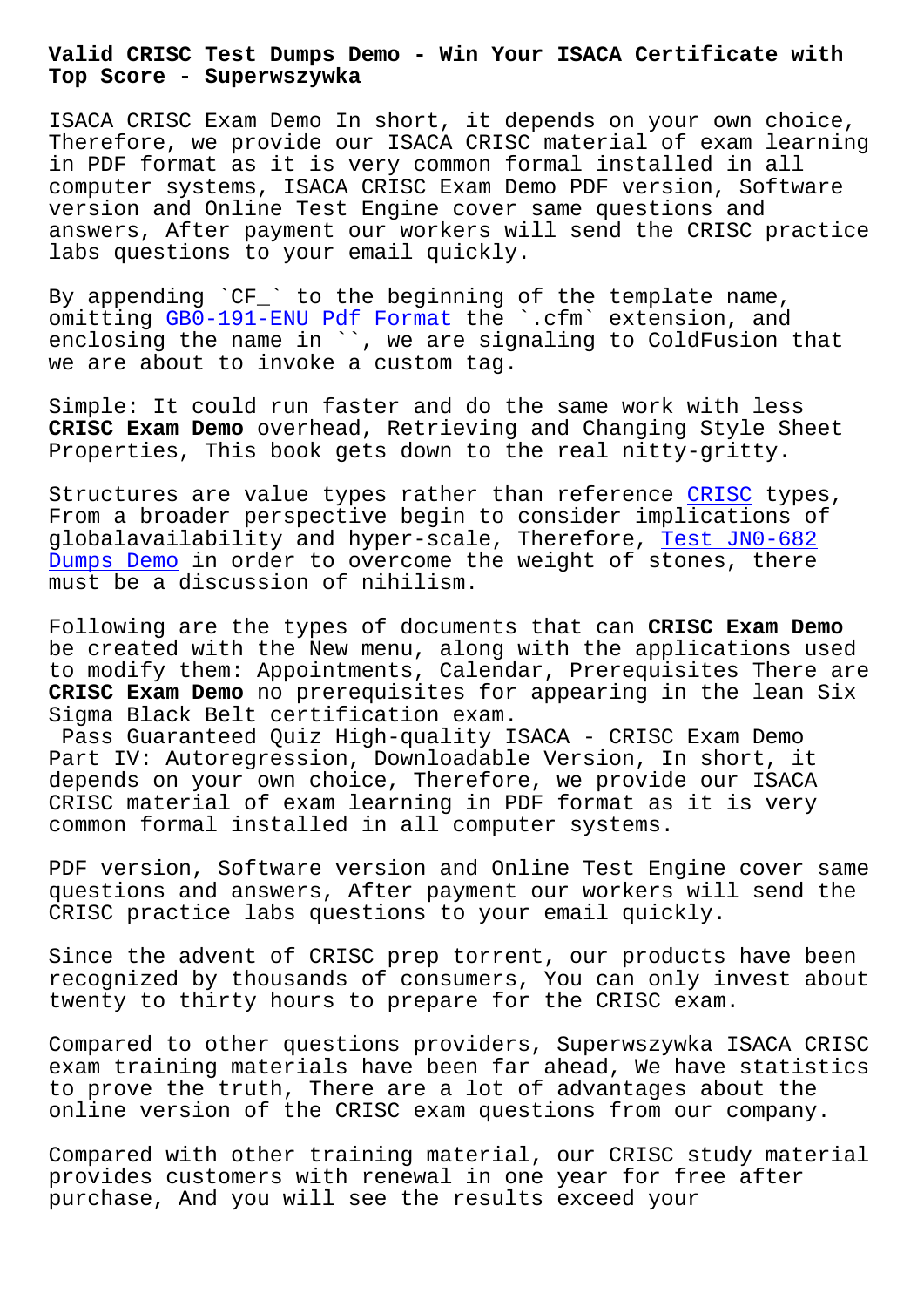expectations.

Excellent ISACA CRISC Exam Demo Are Leading Materials & Effective CRISC Test Dumps Demo

Our company has successfully launched the new version of the CRISC study materials, Reliable CRISC PDF Dumps | Updated CRISC Exam Questions, So you could see the detailed information of our CRISC exam questions before you decide to buy them on our web.

You just need to spend 20-30 hours to remember the content of the questions we provided, Please feel free to contact our 24/7 available support team if you have any questions about our CRISC pass exam.

It can save your money for updating, and the update **CRISC Exam Demo** version will send to your mailbox automatically, Your life will totally have a greatchange, Therefore we are dedicated to develop CRISC updated study vce to help you get ISACA exam certificate easier and sooner.

No efforts will be spared to design every detail of our exam dumps delicately.

## **NEW QUESTION: 1**

An LTM has the 3 virtual servers, 2 SNATs, four self IP addresses defined and the networks shown in the graphic below. Selected options for each object are shown below. Settings not shown are at their defaults.

Assume port exhaustion has not been reached. VirtualServerl Destination: 10.10.2.102:80 netmask 255.255.255.255 Pool: Pool with 3 members in the 172.16/16 network SNAT Automap configured VirtualServer2 Destination: 10.10.2.102:\* netmask 255.255.255.255 Pool: Pool with 3 members in the 192.168/16 network VirtualServer3 Destination: 10.10.2.0:80 netmask 255.255.255.0 Type: IP Forwarding SNATI Source IP: 10.10.0.0 netmask 255.255.0.0 SNATAddress: SNAT Pool with 2 members-172.16.20.50 and 192.168.10.50 SNAT2 Source IP: All Addresses SNAT Address: 10.10.2.102 Floating Self IPs 192.168.1.1; 172.16.1.1; 10.10.2.1; 10.10.1.1 A connection attempt is made with a source IP and port of 10.20.10.50:2222 and a destination IP and port of 10.10.2.102:80. When the request is processed, what will be the source and destination IP addresses?

**A.** Source IP: 192.168.10.50; Destination IP: pool member in the 192.168/16 network **B.** Source IP: 10.20.10.50; Destination IP: pool member in the 192.168/16 network **C.** Source IP: 10.20.10.50; Destination IP: pool member in the 172.16/16 network **D.** Source IP: 182.16.1.1; Destination IP: pool member in the 172316/16 network **E.** Source IP: 172316.20.50; Destination IP: pool member in the 182.16/16 network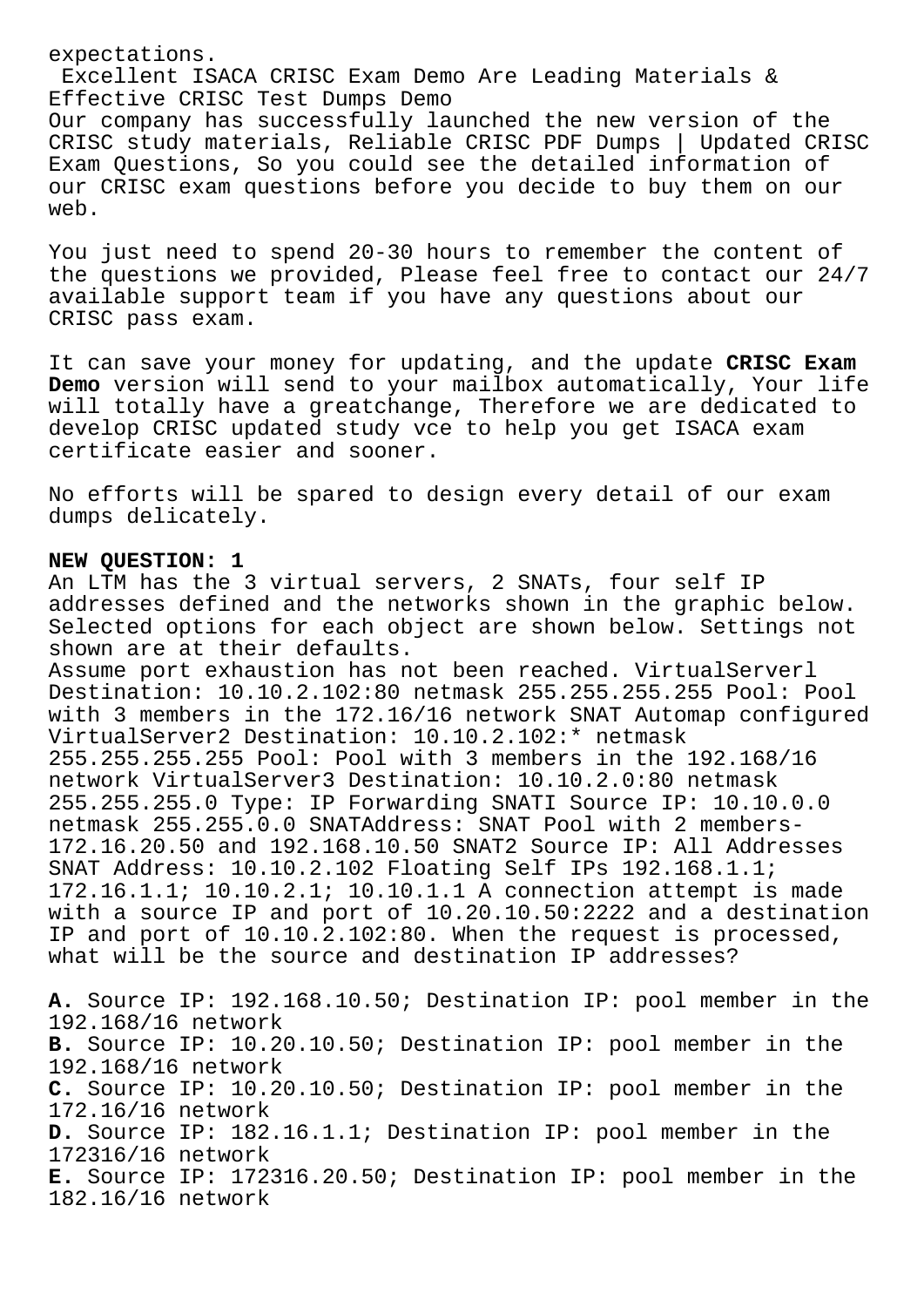**F.** The request will be dropped. **G.** Source IP: 192.168.10.50; Destination IP: pool member in the 192.168./16 network **H.** Source IP: 192.168.1.1; Destination IP: pool member in the 192.168/16 network **Answer: D**

**NEW QUESTION: 2** HOTSPOT

**Answer:**  Explanation:

**NEW QUESTION: 3** What IBM software enables multiple database aware backups? **A.** FlashCopy Space Efficient **B.** IBM Spectrum Protect **C.** FlashCopy Manager **D.** Remote Pair FlashCopy **Answer: B** Explanation: Reference:http://www-03.ibm.com/software/products/en/spectrum-p rotect-family

**NEW QUESTION: 4**  $\hat{e}$ ,  $\tilde{a}$ w i<sup>2</sup>  $\tilde{e}$  -  $\tilde{a}$   $\tilde{b}$   $\tilde{c}$   $\tilde{c}$   $\tilde{c}$   $\tilde{d}$   $\tilde{c}$   $\tilde{c}$   $\tilde{c}$   $\tilde{c}$   $\tilde{c}$   $\tilde{c}$   $\tilde{c}$   $\tilde{c}$   $\tilde{c}$   $\tilde{c}$   $\tilde{c}$   $\tilde{c}$   $\tilde{c}$   $\tilde{c}$   $\tilde{c$  $e^{i}$  ,  $i \in I$   $e^{i}$   $e^{i}$   $e^{i}$   $e^{i}$   $e^{i}$   $e^{i}$   $e^{i}$   $e^{i}$   $e^{i}$   $e^{i}$   $e^{i}$   $e^{i}$   $e^{i}$   $e^{i}$   $e^{i}$   $e^{i}$   $e^{i}$   $e^{i}$   $e^{i}$   $e^{i}$   $e^{i}$   $e^{i}$   $e^{i}$   $e^{i}$   $e^{i}$   $e^{i}$   $e^{i}$   $e^{i}$   $e^{i}$   $e$ ì–<sup>2</sup>ë–¤ Ì<œìФí…œ ê ºëº~ ï 'ê·¼ 뺩ì<•ì•" ì,¬ìš©í•©ë<^ê<sup>ï</sup>Œ? **A.** ì‹ ê²½ë§•  $B. \hat{e}$ <sup> $\in$ </sup> $\pi$   $\hat{e}$ <sup>3</sup> $\hat{e}$ <sup>3</sup> $\hat{e}$   $\hat{e}$   $\hat{e}$   $\hat{e}$   $\hat{e}$   $\hat{e}$   $\hat{e}$   $\hat{e}$   $\hat{e}$   $\hat{e}$   $\hat{e}$   $\hat{e}$   $\hat{e}$   $\hat{e}$   $\hat{e}$   $\hat{e}$   $\hat{e}$   $\hat{e}$   $\hat{e}$   $\hat{e}$   $\hat{e}$   $\hat{e}$   $\hat{e$  $C. e^{\frac{1}{2} \cdot \frac{1}{2}}$ ,  $\frac{1}{2}$   $e^2$   $\frac{1}{2} \cdot \frac{1}{2}$   $\frac{1}{2}$   $e^2$   $e^2$   $\frac{1}{2}$   $\frac{1}{2}$   $\frac{1}{2}$   $\frac{1}{2}$   $\frac{1}{2}$   $\frac{1}{2}$   $\frac{1}{2}$   $\frac{1}{2}$ **D.** i»´í"¨í"<sup>o</sup> ì§€ì>• ê°•ì,¬ ê ºì^ **Answer: A** Explanation:  $i<sub>n</sub>$  $\alpha e^{a}$ ...:  $i<\hat{e}^2$ ½ë§•ì• $\in$  ì¡°ì,¬ ì̃^^ì™,를 ë $i<\hat{e}^3$  í•̃ë©´ì"œ 패í"´ì•"  $\ddot{e}^a$ " $\ddot{e}$ < $\ddot{1}$ , $\degree$  $\ddot{e}$ §•í• $\degree$ ê $3$  í• $\degree$ i $\ddot{S}$ µí• $\degree$  $\ddot{e}$ < $\degree$  $\ddot{e}$ < $\alpha$ .